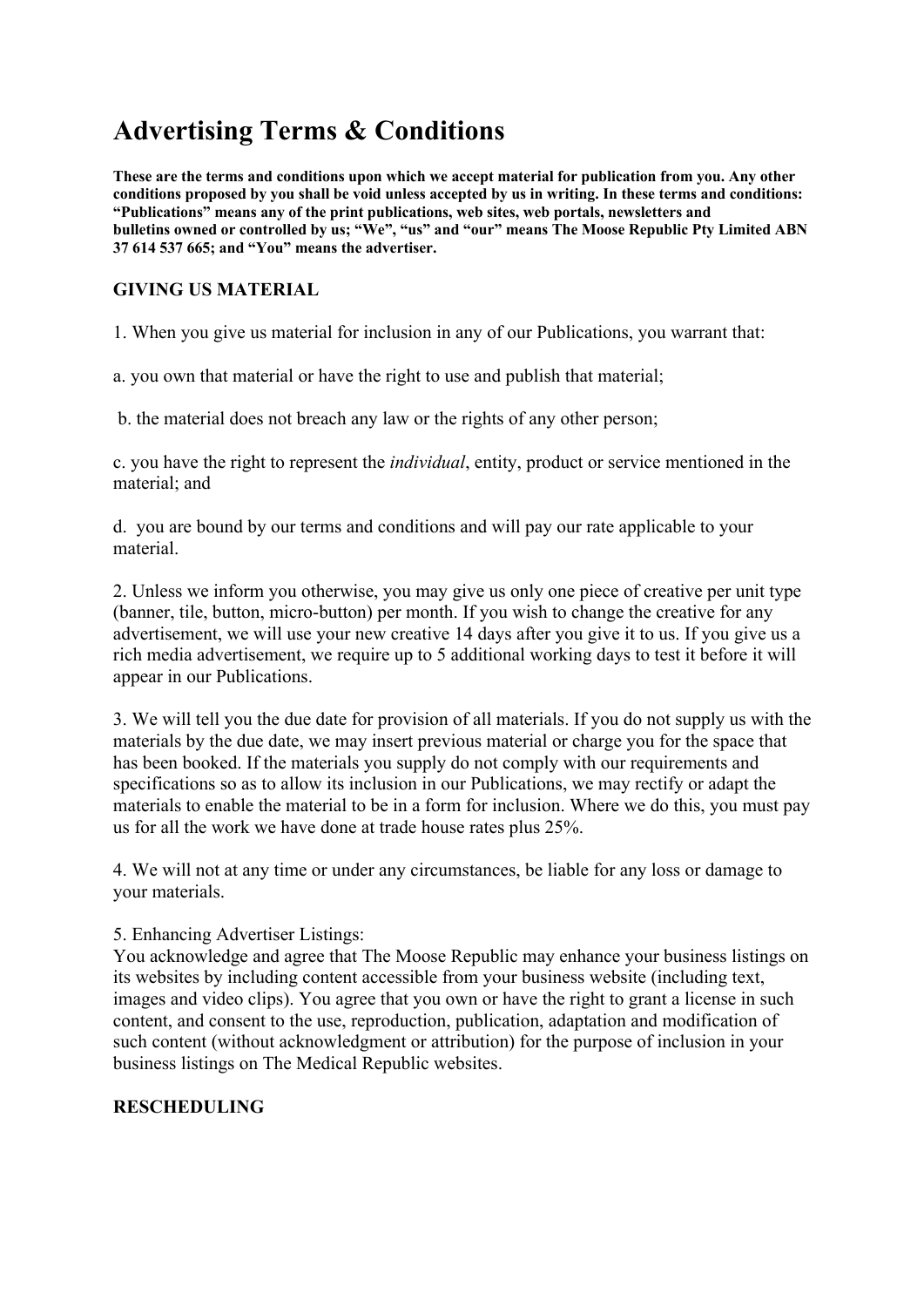6. Subject to availability, bookings may be rescheduled to a later date if communicated in writing prior to material deadline or one month prior to the commencement of work. Please consult your sales executive or client success manager for details.

## **CANCELLATIONS**

#### **Print & customised advertising solutions (including content marketing, video & event sponsorship)**

7. Cancellations can be made if six weeks' notice is made in writing prior to issue date.

8. If you wish to stop publication of material after you have instructed us to proceed, you must request our consent in writing. If we do consent, you must pay us:

a. any expenses we have incurred relating to the acceptance or preparation of your material for publication; and

b. if the total cost of your campaign is based on a predetermined volume/number of insertions, and you cancel any issues during the course of your campaign, your per issue rate will revert back to the casual rate per issue as determined by the current rate card/official media kit.

c. bookings cancelled within six weeks of the date of insertion will incur a cancellation fee of 50% of the agreed issue rate of your campaign or work being done. You may substitute the date of insertion with another brand.

d. cancellations communicated in writing up to two weeks prior to your material deadline date will incur a 100% fee of the agreed insertion cost.

9. At our discretion, cancellations will not be accepted if it is anticipated to cause disruption to our business (or impacts other businesses) after work has already been published or activity is due to commence.

## **ONLINE**

10. Cancellations can be made if six weeks' notice is made in writing prior to scheduled commencement date.

## **OUR PRICING AND PAYMENT**

11. Rates:

a. Our prices are available from our sales managers, listed above, and unless otherwise stated are exclusive of GST. Any rates quoted in writing and our terms and conditions are subject to change at any time by us and without notice to you.

b. Unless otherwise agreed at the time we accept your material, accredited advertising agencies that are approved by us will receive a standard 10% agency discount off the quoted prices. No discount will be given in respect of material that is for the direct benefit of the agency.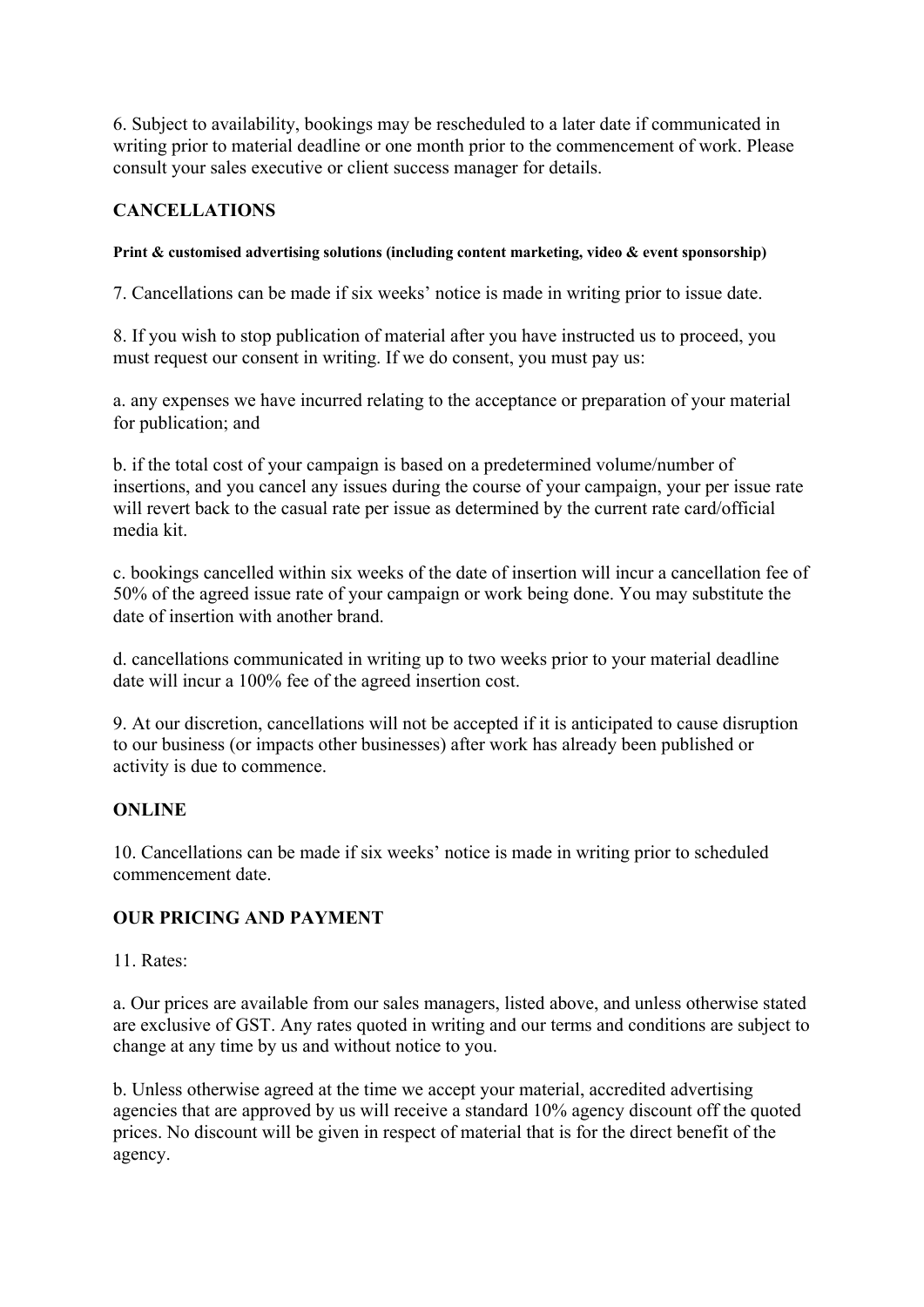12. Currency:

a. All amounts shown on our tax invoices are in Australian Dollars unless specified otherwise.

b. You must pay us in Australian Dollars unless otherwise specified.

13. We will send you a tax invoice and unless otherwise agreed, you must pay us for publication of the material or any other work that we are providing to you, within the time stipulated on our tax invoice.

14. If you do not pay us the full amount within the time stipulated in the tax invoice, we may remove your material from our Publications and stop any other work that we may be doing for you. You agree that we may recover the outstanding amount specified in the invoice together with interest, our legal costs, bank fees and charges, any other expenses incurred in attempting to recover the debt and any fees and commissions or other amounts we pay to any collection agency to act on our behalf.

## **PUBLISHING ADVERTISEMENTS**

15. We may, in our sole discretion:

a. refuse to publish any advertisement you give us; and

b. remove any existing advertisement from any Publication without notice.

16. Unless otherwise agreed in writing, we will not provide a copy of the Publications in which you are advertising.

# **ADVERTISEMENT SERVING AND REDIRECTS**

17. We serve your online advertisements in our Publications in-house. At your request, we can provide you with statistical reports about the performance of your online advertising campaign. If you would like to track the performance of your campaign by using your own advertisement server, we will accept your redirect code. By giving us your redirect code, you agree to give us access to reports generated by your advertising server for your campaign in our Publications. If there is a discrepancy between the reports from our advertising server and those from your advertising server, you agree to rely on the information provided by our advertising server.

## **EDITORIAL CONTENT**

19. Editorial Content: The Moose Republic retain the right to make minor editorial changes, such as spacing and layout, should this be required to facilitate transmission.

## **DATA PROTECTION**

20. Data Protection Customers are reminded that subscriber's personal details may be used only to respond the subscriber's specific query. Any further use requires the consent of the subscriber.